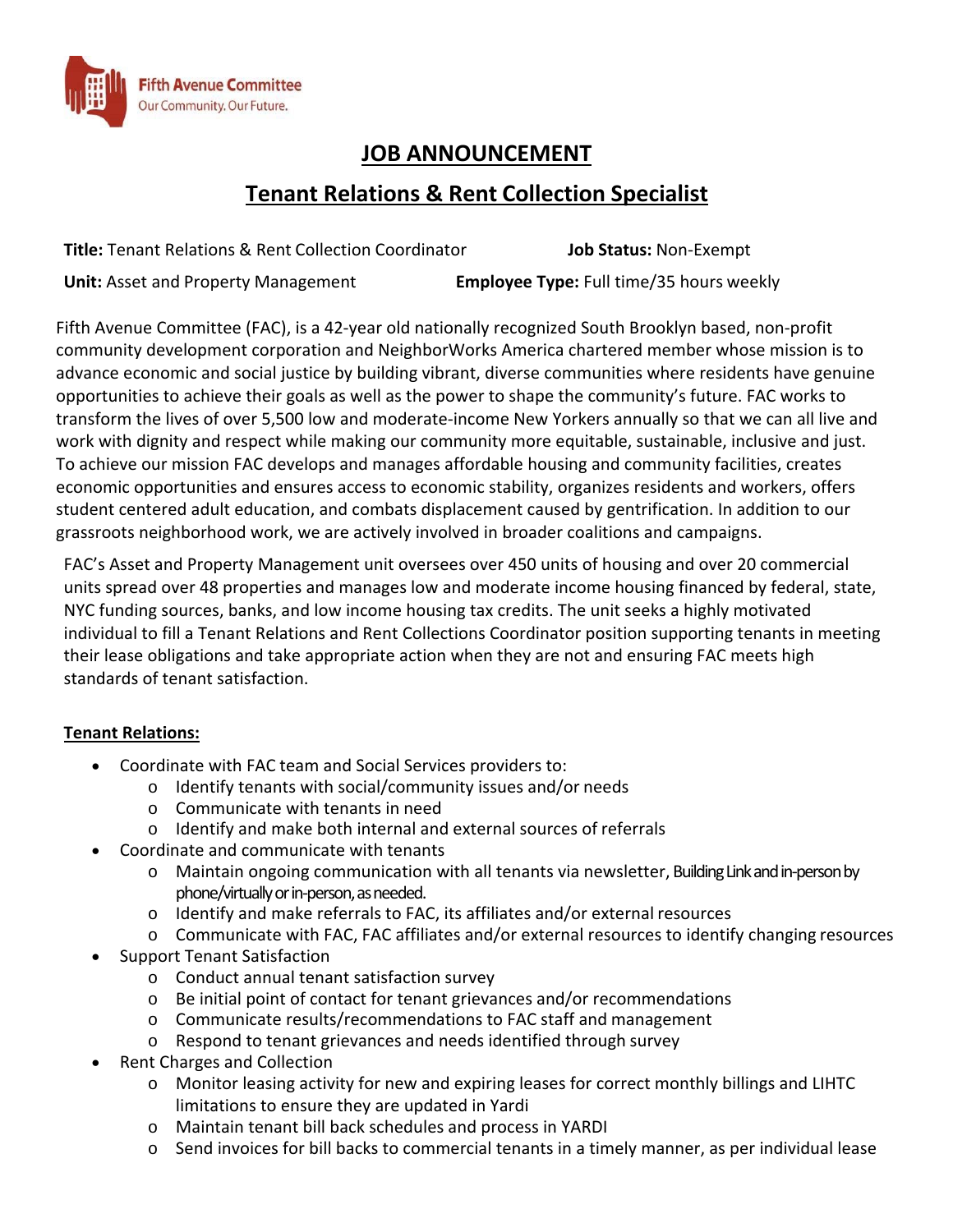requirements

- o Prepare monthly rent up and tenant billing statements to both residential and commercial tenants.
	- **Reconcile and maintain tenant security deposits**

# **Residential Collections, Holdovers and Legal Duties:**

- Non-payments
	- o Review rent collection records
		- **E** Communicate regularly with A/R bookkeeper and Compliance Manager
		- **If** Identify late payments on a regular basis
		- Generate and review rent collection (Residential and commercial) reports from YARDI and FundEz, as needed
		- Maintain list of tenants in arrears
	- o Communicate with tenants in rent arrears
		- Maintain communication records of both written and oral communications
		- Determine whether tenant in arrears meets eligible criteria for consideration for an internal payment agreement
		- Execute and monitor internal payment agreements when appropriate
		- **Track arrears payments to ensure maintenance of payment agreement**
		- Ensure work orders are performed by Maintenance Staff in compliance with court orders and/or tenant agreements
	- o Coordinate legal action
		- **If Identify tenants not meeting requirements or compliance with internal payment** agreements
		- Track legal action and communicate with legal team to ensure that FAC meets its deadlines and requirements
		- **EXTER 2018 Create and maintain court document files for each corporation**
		- Regularly communicate with FAC's legal counsel about cases
		- **Make court appearances when necessary**
- Lease violations/Holdovers
	- o Identify tenants with lease violations
	- o Coordinate with FAC team regarding lease violations
	- o Communicate with tenants in violation of lease and maintain record of communication
	- o Enter into internal agreement to correct violations if possible
	- o Monitor compliance with agreements
	- o Refer for legal action if tenant out of compliance
	- o Track legal action and communicate with legal team to ensure that FAC meets its deadlines and requirements
- Move‐outs as response to legal action
	- o Coordinate with legal team
	- o Coordinate with Marshall/FAC's legal counsel
	- o Coordinate storage issues
	- o Coordinate with maintenance team
	- Produce Management reports related to duties for Dir. of Asset & Property Man. & ED
- Other Duties as assigned